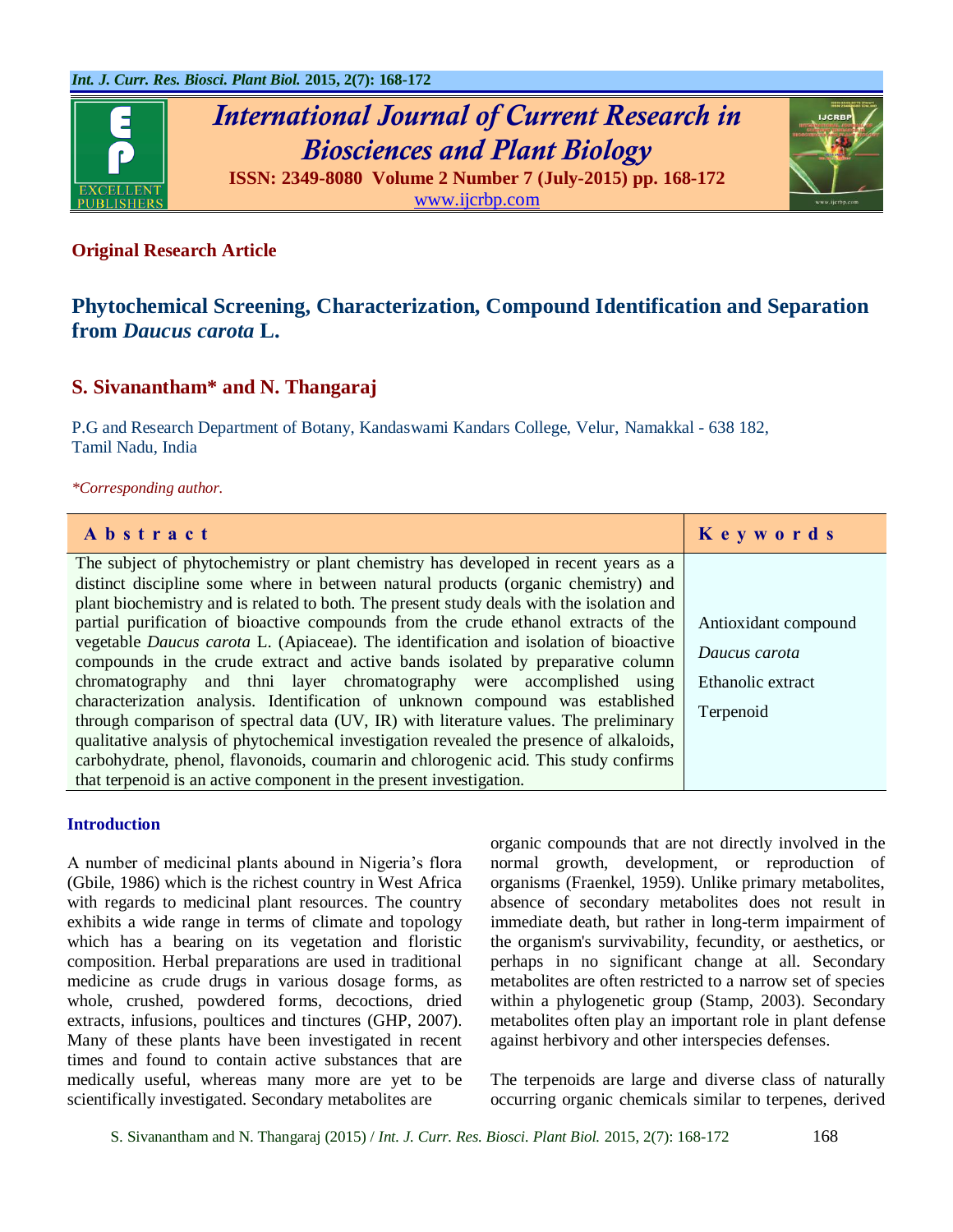from five-carbon isoprene units assembled and modified in thousands of ways. Most are multicyclic structures that differ from one another not only in functional groups but also in their basic carbon skeletons. These lipids can be found in all classes of living things, and are the largest group of natural products.

#### **Scientific classification of** *Daucus carota*

| Kingdom        | : Plantae  |
|----------------|------------|
| Order          | : Apiales  |
| Family         | : Apiaceae |
| Genus          | : Daucus   |
| <b>Species</b> | : carota   |

The carrot (*Daucus carota* subsp. *sativus*; etymology: from Late Latin carota, from Greek καρωτόν karoton, originally from the Indo-European root ker- (horn), due to its horn-like shape) is a root vegetable, usually orange in colour, though purple, red, white, and yellow varieties exist. It has a crisp texture when fresh. The most commonly eaten part of a carrot is a taproot, although the greens are sometimes eaten as well. It is a domesticated form of the wild carrot *Daucus carota*, native to Europe and southwestern Asia.

The domestic carrot has been selectively bred for its greatly enlarged and more palatable, less woody-textured edible taproot. The Food and Agriculture Organization of the United Nations (FAO) reports that world production of carrots and turnips (these plants are combined by the FAO for reporting purposes) for calendar year 2011 was almost 35.658 million tones. Almost half were grown in China. Carrots are widely used in many cuisines, especially in the preparation of salads, and carrot salads are a tradition in many regional cuisines.

## **Description**

The carrot is a variable biennial plant, usually growing up to 1 m tall and flowering from June to August. The umbels are claret-coloured or pale pink before they open, then bright white and rounded when in full flower, measuring 3–7 cm wide with a festoon of bracts beneath; finally, as they turn to seed, they contract and become concave like a bird's nest. The dried umbels detach from the plant, becoming tumbleweeds.

Similar in appearance to the deadly poison hemlock, *Daucus carota* is distinguished by a mix of bi-pinnate and tri-pinnate leaves, fine hairs on its stems and leaves, a root that smells like carrots, and occasionally a single dark red flower in its center.

## **Chemical constituents**

Polyacetylenes can be found in Apiaceae vegetables like carrots where they show cytotoxic activities. Falcarinol and falcarindiol (cis-heptadeca-1, 9-diene-4,6-diyne-3,8 diol) are such compounds (Garrod et al., 1978). This latter compound shows antifungal activity towards *Mycocentrospora acerina* and *Cladosporium cladosporioides*. Falcarindiol is the main compound responsible for bitterness in carrots. Other compounds such as pyrrolidine (present in the leaves), 6 hydroxymellein, 6-methoxymellein, eugenin, 2,4,5 trimethoxybenzaldehyde (gazarin) or (Z)-3-acetoxyheptadeca-1,9-diene-4,6-diin-8-ol (falcarindiol 3-acetate) can also be found in carrot (Wikipedia, 2015).

#### **Uses**

*Daucus carota* root is edible while young. The leaves of the wild carrot can cause phytophotodermatitis, so caution should also be used when handling the plant. If used as a dyestuff, the flowers give a creamy, off-white color. Folk-medicine holds that an infusion of the seeds will inhibit pregnancy. *Daucus carota*, when freshly cut, will draw or change. Note that this effect is only visible on the "head" or flower of the plant. Carnations also exhibit this effect. This occurrence is a popular science demonstration in primary grade school. The present study deals with the effects of bioactive metabolites presents in the fresh vegetable namely *Daucus carota* and its characteristics - phyto-chemical screening and isolation of bioactive compounds.

#### **Materials and methods**

The fresh samples of *Daucus carota* was collected from Local Market in early morning. Then the samples were washed with water freed from extraneous matter and brought to the lab in plastic bags. Ten gram of plant material was crushed and ethanol extracted. The extract was filtered using Whatmann filter paper and concentrated. The extract was put in airtight container and stored in refrigerator which was subjected to following analysis.

The extract was subjected to qualitative test for the identification of various plant constituents by Harborne method (1973) as shown in Table 1.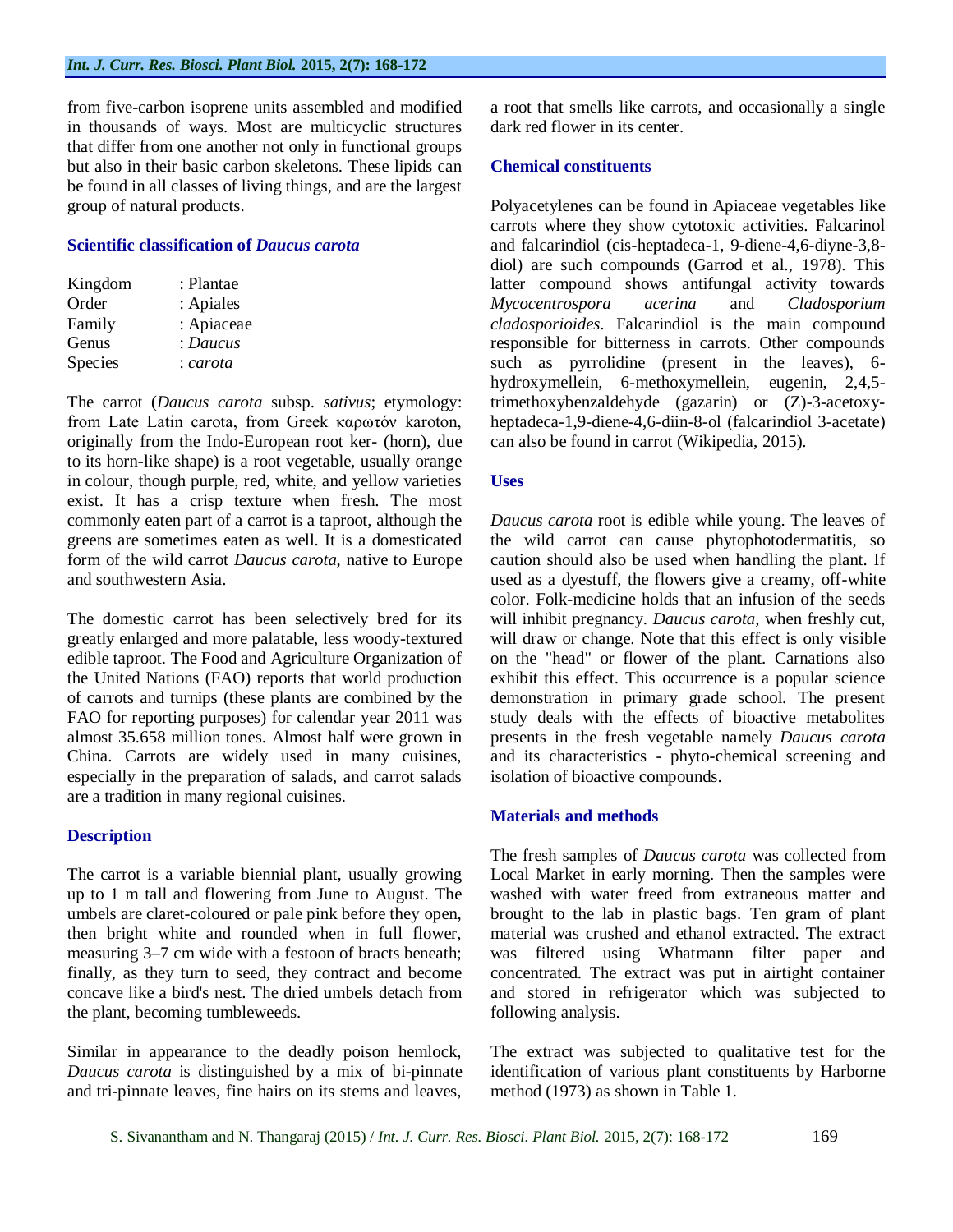| <b>Tests</b>              | <b>Analytical procedure</b>                                                               |
|---------------------------|-------------------------------------------------------------------------------------------|
| Alkaloid                  | A small quantity of the extracts were separately treated with few drops of dilute         |
|                           | hydrochloric acid and filtered. The filtrates were used for the following tests.          |
| Mayers test               | 0.5ml of extract was treated with few drops of Mayer's reagent were added by the          |
|                           | side of the test tube. A white or creamy precipitate indicated the test as positive.      |
| Dragendroff's test        | 0.5 ml of extract was treated with Dragendroff's reagent (potassium bismuth               |
|                           | iodide). Formation of orange or orange red precipitate indicates the presence of          |
|                           | alkaloid.                                                                                 |
| Wagner's test             | 0.5 ml of extract was treated with few drops of Wager's reagent gives an<br>brown or      |
|                           | reddish brown precipitate indicates the presence of alkaloid.                             |
| Preparation of Wagner's   | Iodine $(1.27 g)$ and potassium iodide $(2 g)$ was dissolved in 5 ml of water and made    |
| reagent                   | up to 100 ml with distilled water.                                                        |
| Carbohydrate              | 0.5 ml of extract was dissolved in 5ml of distilled water and filtered. The filtrate      |
|                           | was subjected to following tests to detect the presence of carbohydrates.                 |
| Molish's Test             | 0.5ml of extract was treated with 1 ml of Alpha napthol & Conc. $H_2SO_4$ , which         |
|                           | gives a purple color.                                                                     |
| Steroid:                  | 0.5ml of extract was treated with few ml of chloroform, acetic acid and conc. $H_2SO_4$   |
| Libermann's Burchard Test | which gives bluish green color.                                                           |
| Saponins                  | 0.5 ml of extract was treated with 1 ml Conc. $H_2SO_4$ , gives green color indicates the |
|                           | presence of saponins.                                                                     |
| Tannins                   | 0.5 ml of sample was treated with lead acetate solution; formation of precipitate         |
|                           | indicates the presence of Tannins.                                                        |
| Chlorogenic acid          | 0.5 ml of sample was treated with few ml of aqueous ammonia and was exposed to            |
|                           | air which gradually develops a green color indicates the presence of Chlorogenic          |
|                           | acid.                                                                                     |
| Flavonoids                | 0.5 ml of sample was allowed in a few ml of ammonia. The mixture was observed             |
|                           | under UV and visible lights - formation of fluorescence colour indicates the              |
|                           | presence of flavonoids.                                                                   |
| Coumarin                  | 0.5 ml of sample was treated with 10% Sodium chloride, formation of yellow colour         |
|                           | indicates the presence of Coumarin.                                                       |
| Flavones                  | 0.5 ml of sample was treated with sodium hydroxide; formation of yellow color             |
|                           | indicates the presence of flavones.                                                       |
| Anthocyanin               | 0.5 ml of sample was treated with aqueous sodium hydroxide indicates the presence         |
|                           | of anthocyanin with the formation of blue violet color.                                   |
| Terpenoids                | 5ml of extract was mixed in 2 ml of chloroform, and concentrated $H_2SO_4$ (3 ml) was     |
|                           | carefully added to form a layer. Formation of reddish brown coloration at the             |
|                           | interface shows the positive results for presence of terpenoids.                          |
| Phenol                    | 0.5ml of extract was treated with 1 ml phenol reagent was added and wait for few          |
|                           | minutes formation of blue color indicates the presence of phenol.                         |

|  | Table 1. Preliminary phytochemical analysis of the extracts. |  |  |  |
|--|--------------------------------------------------------------|--|--|--|
|--|--------------------------------------------------------------|--|--|--|

## **Isolation of bioactive compounds by Column Chromatography (Rangari, 2008)**

The bottom of the column was first plugged with little glass wool and then clean sand bed was placed over the glass wool. The sand bed serves to give a flat base to the column of the adsorbent. Then the dried Silica Gel 100-200 mesh was poured into the column. After 2/3rd of the column was filled with the powder, it was tabbed, and set aside. After that, a filter paper disc and sand bed were placed over the adsorbent in order to avoid the disturbance of the adsorbent, as fresh mobile phase was added to the column in the initial stages of development. The ethanol (50%) extract of sample

*Daucus carota* extract was placed over the filter paper disk and used to isolate the active constituents. The crude ethanol extract of sample was subjected to column chromatography over silica gel 100-200 mesh. The column was eluted with solvents of increasing order of polarity. The fractions were collected in 25ml each and allowed to evaporate to get the residue.

## **Purification of bioactive compound by Thin Layer Chromatography** (**Kirchner, 1978)**

The stationary phase was prepared as slurry with water or buffer at 1: 2 and applied to a glass plate or an inert

S. Sivanantham and N. Thangaraj (2015) / *Int. J. Curr. Res. Biosci. Plant Biol.* 2015, 2(7): 168-172 170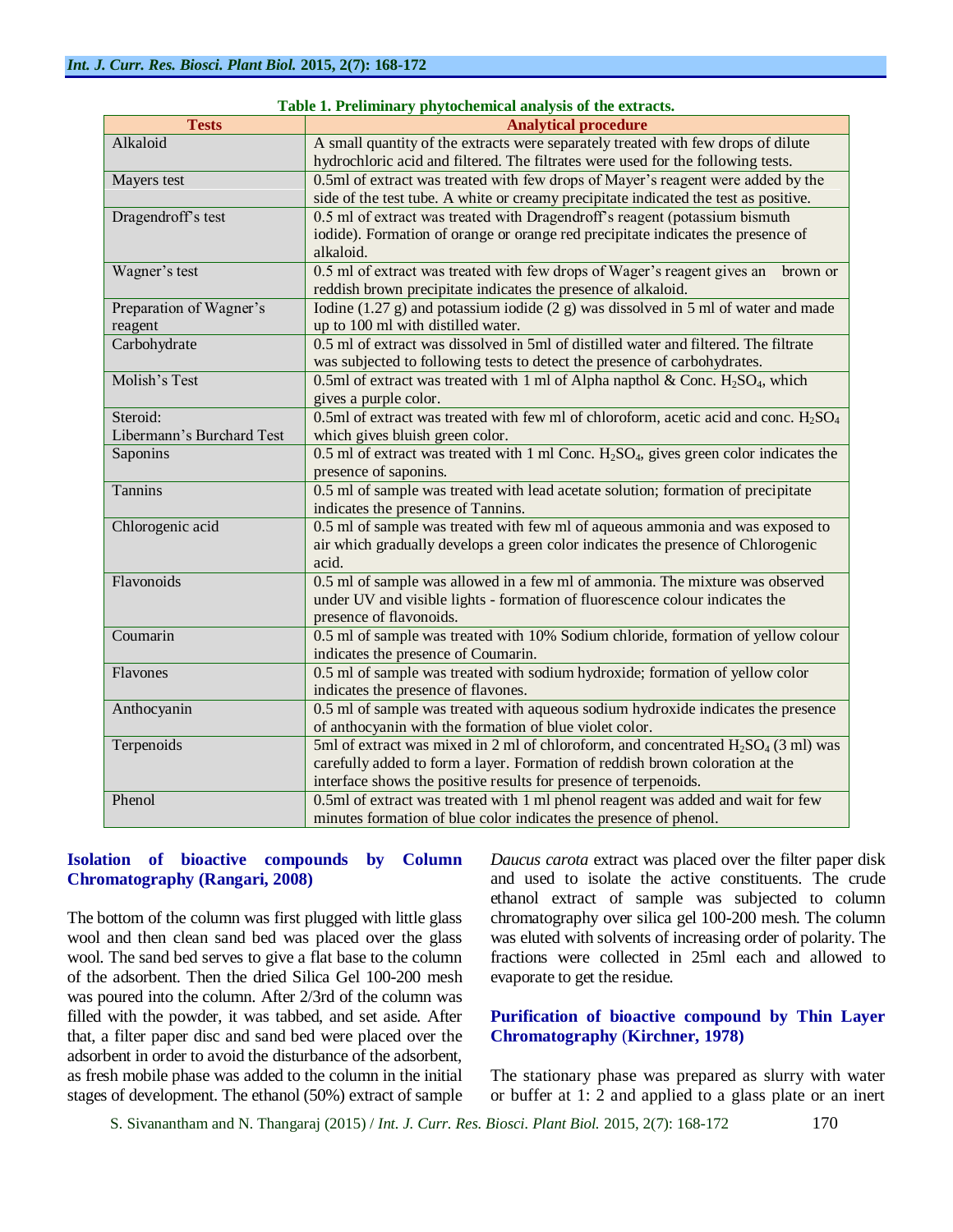plastic or aluminum sheet, as thin uniform layer by means of a spreader such as glass rod or pipette or using a TLC applicator. (0.25 mm thickness for analytical separations and  $2 - 5$  mm thickness for preparative separations are prepared).

Calcium Sulphate CaSo<sub>4</sub>.1/2 H<sub>2</sub>O; (Gypsum)  $(10 - 15\%)$ was incorporated to adsorbent as a binder, as it facilitates the adhesion of the adsorbent to the plate. After application of the adsorbent, the plates were air – dried for 10–15 min and then oven-dried for 10–15 min at  $100^{\circ}$ C–110<sup>°</sup>C. The plates were stored in desiccators. The samples were spotted using capillary tubes at 1.5 cm distances between them for preparative TLC, the sample was applied as a band across the layer rather than as a spot. The chromatographic tank was filled with developing solvent to depth of ~1.5 cm and equilibrated for about 5h. The thin layer plate was placed gently in the tank and allowed to stand for about 60 min. making sure the spots did not touch the solvent directly capillary action caused the solvent to ascend as in paper chromatography and the separation of compounds takes place. As the solvent front reached about 1-2 cm from the top of the plate, the plate was removed, solvent front was marked with a pencil immediately and allowed to air dry placing the plate upside down.

#### **Terpenoids**

The terpenoids were separated using chloroform and methanol solvent mixture in the ratio of 65:5. The color and Rf values of recorded under visible light.

#### **Results and discussion**

The present study of phytochemical investigation revealed that the presence of medicinally active constituents in the extract of *Daucus carota*. The phytochemical characters of the *Daucus carota* was investigated to analyze the preliminary phytochemical constituents qualitatively by the plant extract undergo various chemical test and phytochemical constituents quantitatively analyze through TLC method.

The preliminary qualitative analysis of phytochemical investigation revealed the presence of alkaloids, carbohydrate, phenol, flavonoids, coumarin, chlorogenic acid and terpenoid in ethanolic extract, where as the steroids, tannin, anthocyanin, flavones and saponin are absent in ethanolic extract of *Daucus carota* the result are tabulated in Table 2. The isolated compound, terpenoid showed 0.92 R*f* value in TLC.

| <b>S. No.</b>   | ------ -- <del>-</del> ---------- - - - - - - - -<br><b>Name of the Test</b> | <b>Phytochemical constituents</b> | <b>Carrot</b> |
|-----------------|------------------------------------------------------------------------------|-----------------------------------|---------------|
|                 | Mayer's test                                                                 |                                   | $+$           |
| $\mathbf{1}$    | Dragondraff test                                                             | Alkaloids                         | $+$           |
|                 | <b>Wagner Test</b>                                                           |                                   | $+$           |
| $\mathfrak{D}$  | <b>Molish Test</b>                                                           | Carbohydrates                     | $+$           |
| 3               | $H_2SO_4$                                                                    | Saponins                          |               |
| $\overline{4}$  | <b>Lead Acetate</b>                                                          | Tannins                           |               |
| 5               | Liebermann's                                                                 | <b>Steroidal Glycosides</b>       |               |
| 6               | Ammonia                                                                      | Flavonoids                        | $+$           |
| $7\phantom{.0}$ | Phenol reagent                                                               | <b>Phenols</b>                    | $+$           |
| 8               | Chloroform and $H_2$ So <sub>4</sub>                                         | Terpenoid                         | $+$           |
| 9               | 10% Nacl                                                                     | Coumarin                          | $+$           |
| 10              | <b>NaOH</b>                                                                  | Anthocyanin                       |               |

**Table 2: Qualitative phytochemical analysis of** *Daucus carota* **extracts***.*

The IR result shows the structure of reduced compound from plant under *Invitro* method using different medium. All the findings are subjected to identify by UV and FT-IR which is a carbon-carbon group as the active component in fractions. The fractions showed in highest peak 1639.27 absorption in the IR spectra and the lowest peak 1102.84 indicated that the compounds have carbon (C=C) and carbon bonds characteristic of terpenoid. This

study therefore confirms of Antioxidant compound as an active component in our present investigation (Figs. 1 and 2). The bioactive terpenoids and flavonoids from a similar species, *Daucus littoralis* Smith subsp. *hyrcanicus* Rech.f, an endemic species of Iran, has been reported by Yousefbeyk et al. (2014). Their study isolated four terpenoids, β-sitosterol, stigmasterol, caryophyllene oxide, β-amyrin and also three flavonoids

S. Sivanantham and N. Thangaraj (2015) / *Int. J. Curr. Res. Biosci. Plant Biol.* 2015, 2(7): 168-172 171